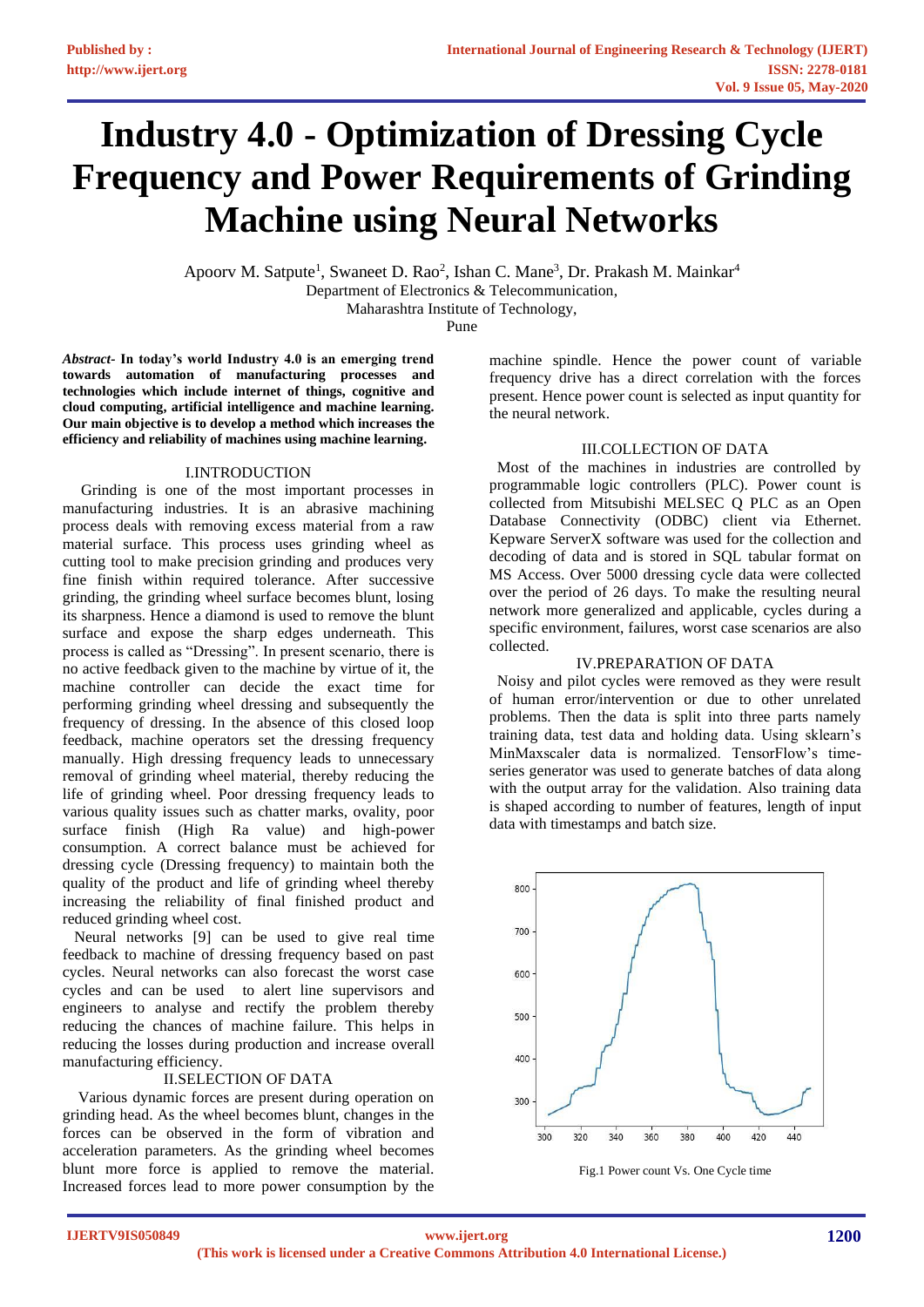This graph shows us how the power count increases during a grinding cycle. The grinding is done gradually which can be observed graphically through the power count which denotes the power being used by the grinding head.



Fig. 2 Power Count vs. Grinding Cycles over time

 From the above graph, it is clearly observed that as the number of grinding cycle increases, the power count also increases indicating an increase in power requirement of the grinding wheel. This is because of grinding surface becoming blunt over time, therefore grinding head requires more force and more power to make precision and accurate grinding.

## V.MODEL SELECTION

 As the model is going to predict the future cycle based on previous ten cycles, model must have a memory. The type of problem here is Univariate time series forecasting [5,10]. The recurrent neural network [2,5,6] gives better results for time series forecasting. But such neural networks heavily suffer from vanishing, exploding gradient [8] and take more time for training. Hence to overcome this problem we have chosen long short term memory (LSTM) architecture [1,7,11]. To learn more intricate patterns of time series a bidirectional wrapper is used on LSTM network. Bidirectional LSTM [3,4] neural network uses both past as well as future data of the target point for learning. Due to this architecture input information available to the layers are increased.



Fig. 3 Structure Overview of Recurrent Neural Network

# VI.MODEL BUILDING

- Environment Variables:
	- 1. Programming Language : Python 3.7.1
	- 2. Development IDE : Anaconda 3
	- 3. Framework : TensorFlow
	- 4. Library : TensorFlow GPU 2.0.0
	- 5. High level API : Keras 1.0.8
	- 6. Visualization : Tensorboard 2.0.0
- Layer Architecture:
	- 1. First Layer: This is the input layer consisting of 999 neurons, accepts the fix shape of data.
	- 2. Second Layer: This is a bi-directional LSTM layer consisting of 50 LSTM cells.
	- 3. Third Layer: This is a bi-directional LSTM layer consisting of 20 LSTM cells.
	- 4. Fourth Layer: This layer consists fully connected 50 neurons with a dropout probability of 0.25
	- 5. Fifth Layer: This layers consists fully connected 1 neuron which has linear activation
- Optimizer: Adaptive Moment Estimation (ADAM)
- Matrices: Mean square error (MSE), Root MSE
- Call backs: Early stopping, Tensorboard, checkpoints



Fig. 4 Different layers in model

 The above diagram shows different layers used in model generation which is used to predict the future power count cycle based on the previous ten power count cycles while grinding.

# VI.MODEL TRAINING

- Number of epochs of training: 4
- Batch Size: 32
- Training Time: 3 hours, 16 Minutes
- Training Hardware: Nvidia GEFORCERTX 2060 Super
- Final training data MSE: 0.0011
- Final test data MSE: 0.0008648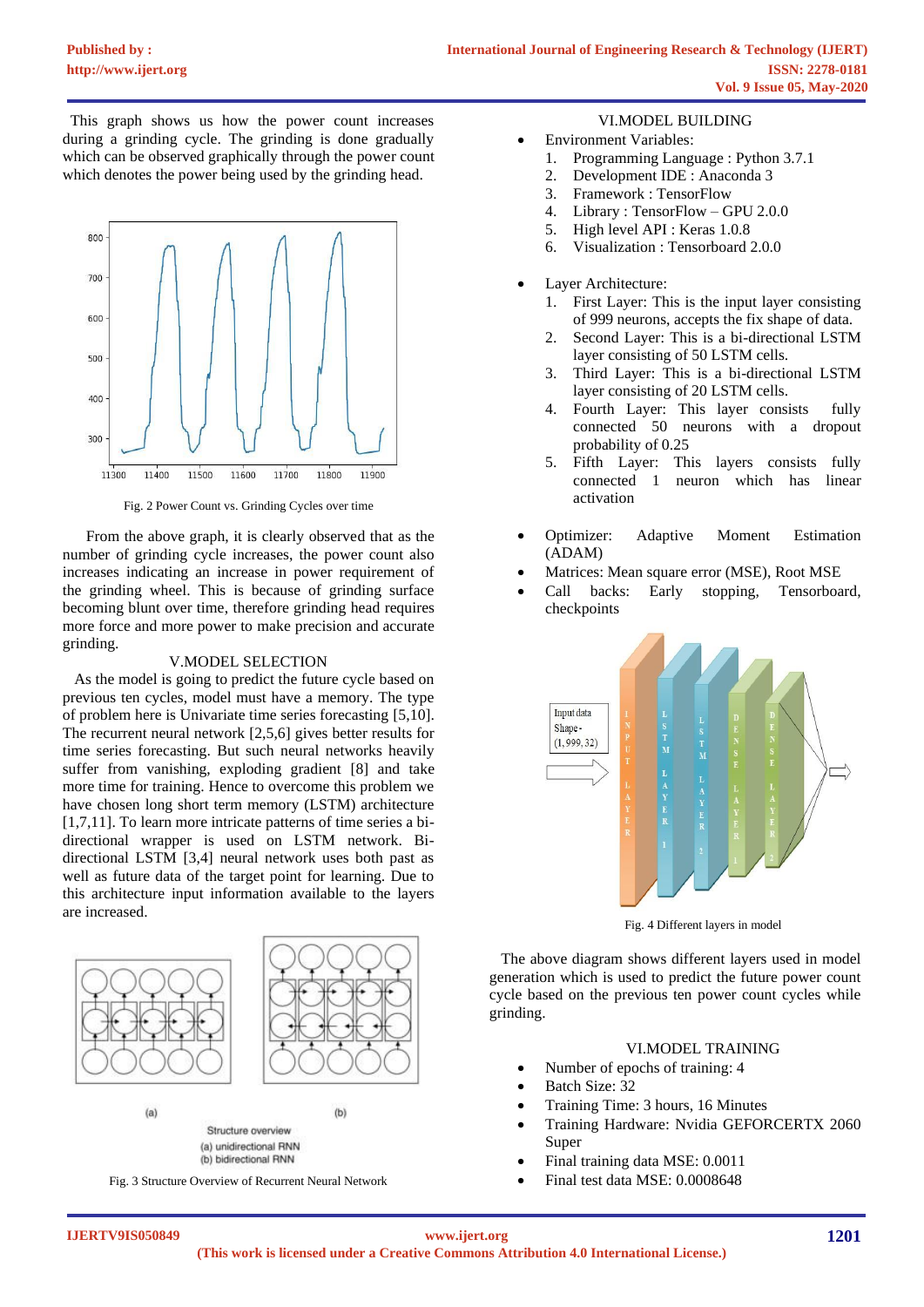| In $[10]$ : | model.summary()                                                             |              |  |         |
|-------------|-----------------------------------------------------------------------------|--------------|--|---------|
|             | Model: "sequential 1"                                                       |              |  |         |
|             | Layer (type)                                                                | Output Shape |  | Param # |
|             | bidirectional 2 (Bidirection (None, 999, 100)                               |              |  | 20800   |
|             | bidirectional 3 (Bidirection (None, 40)                                     |              |  | 19360   |
|             | dense 1 (Dense)                                                             | (None, 50)   |  | 2050    |
|             | dense 2 (Dense)                                                             | (None, 1)    |  | 51      |
|             | Total params: 42,261<br>Trainable params: 42,261<br>Non-trainable params: 0 |              |  |         |

Fig. 5 Model Summary

 The above table shows us various information of the layers inside the model generated. It consists of different parameters like numbers of input, hidden, output neurons and their output shapes and sizes.



 The above graph shows us how MSE reduces as the number of epochs increases. Error loss is plotted for both training data and test data.



#### VII.RESULTS

Fig. 7 Predictions on Test Data

 From the above graph, it can be seen that power count predicted were very close to the actual power count which indicates high accuracy prediction by our generated model.



Fig. 8 Predictions on Holding Data

The above graph shows the predictions of power count on holding data. The predictions shown are the future cycles of power count predicted based on the previous ten grinding cycles. It was observed that the output predicted by our model was very accurate and very much closer to the actual real time cycles. These all graphs confirm that our model has learnt the grinding cycle nature and can predict the power count of the present as well as future power cycles accurately.

#### VIII.CONCLUSION

 As from the results observed, future cycles of power cycles were accurately predicted. This prediction can be used as an active real time feedback to the machine where the dressing frequency can be adjusted automatically based on the power count predictions made instead of doing it manually by the factory line supervisor. This reduces the unnecessary dressing of grinding wheel and prolongs its life as well. As there is no human interference, chances of error are highly reduced resulting in highly efficient operation and very reliable finished products. This will greatly help industries to minimize their production losses and provide reliable, high quality products to their customers.

## IX.FUTURE SCOPE

 This kind of machine learning techniques can also be implemented on other machines other than grinding thereby increasing the scalability, repeatability of this project. We can also integrate this system with Augmented reality to visualize the failures in advance by analysing different parameters of machines real time and offering predications based on them which can be used to generate any future failure patterns based on the current scenario which will help industries take timely action and prevent any unnecessary interruptions beforehand.